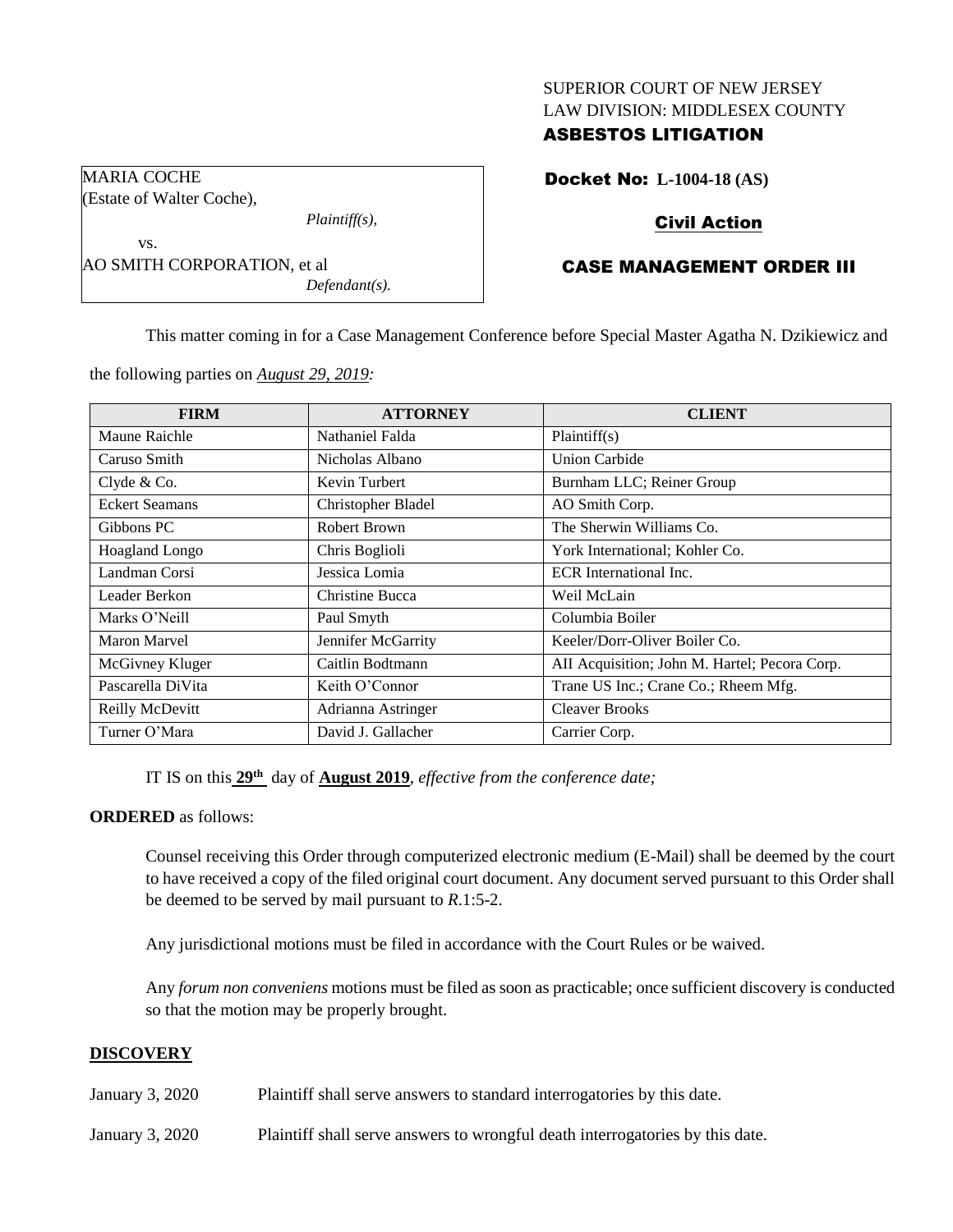| January 21, 2020 | Defendants shall serve answers to standard interrogatories by this date.                                                                                                                                    |
|------------------|-------------------------------------------------------------------------------------------------------------------------------------------------------------------------------------------------------------|
| February 7, 2020 | Plaintiff shall propound supplemental interrogatories and document requests by this date.                                                                                                                   |
| March 20, 2020   | Defendants shall serve answers to supplemental interrogatories and document requests by this<br>date.                                                                                                       |
| February 7, 2020 | Defendants shall propound supplemental interrogatories and document requests by this date.                                                                                                                  |
| March 20, 2020   | Plaintiff shall serve answers to supplemental interrogatories and document requests by this<br>date.                                                                                                        |
| May 15, 2020     | Fact discovery, including depositions, shall be completed by this date. Plaintiff's counsel shall<br>contact the Special Master within one week of this deadline if all fact discovery is not<br>completed. |
| May 15, 2020     | Depositions of corporate representatives shall be completed by this date.                                                                                                                                   |

## **EARLY SETTLEMENT**

July 31, 2020 Settlement demands shall be served on all counsel and the Special Master by this date.

### **MEDICAL EXPERT REPORT**

| January 3, 2020 | Plaintiff shall serve executed medical authorizations (along with answers to interrogatories)<br>by this date.                        |
|-----------------|---------------------------------------------------------------------------------------------------------------------------------------|
| June 12, 2020   | Plaintiff shall serve medical expert reports by this date.                                                                            |
| June 12, 2020   | Upon request by defense counsel, plaintiff is to arrange for the transfer of pathology specimens<br>and x-rays, if any, by this date. |

September 4, 2020 Defendants shall identify its medical experts and serve medical reports, if any, by this date. In addition, defendants shall notify plaintiff's counsel (as well as all counsel of record) of a joinder in an expert medical defense by this date.

#### **LIABILITY EXPERT REPORTS**

- June 12, 2020 Plaintiff shall identify its liability experts and serve liability expert reports by this date or waive any opportunity to rely on liability expert testimony.
- September 4, 2020 Defendants shall identify its liability experts and serve liability expert reports, if any, by this date or waive any opportunity to rely on liability expert testimony.

## **SUMMARY JUDGMENT MOTION PRACTICE**

June 5, 2020 Plaintiff's counsel shall advise, in writing, of intent not to oppose motions by this date.

 $\_$  , and the set of the set of the set of the set of the set of the set of the set of the set of the set of the set of the set of the set of the set of the set of the set of the set of the set of the set of the set of th

- June 19, 2020 Summary judgment motions shall be filed no later than this date.
- July 17, 2020 Last return date for summary judgment motions.